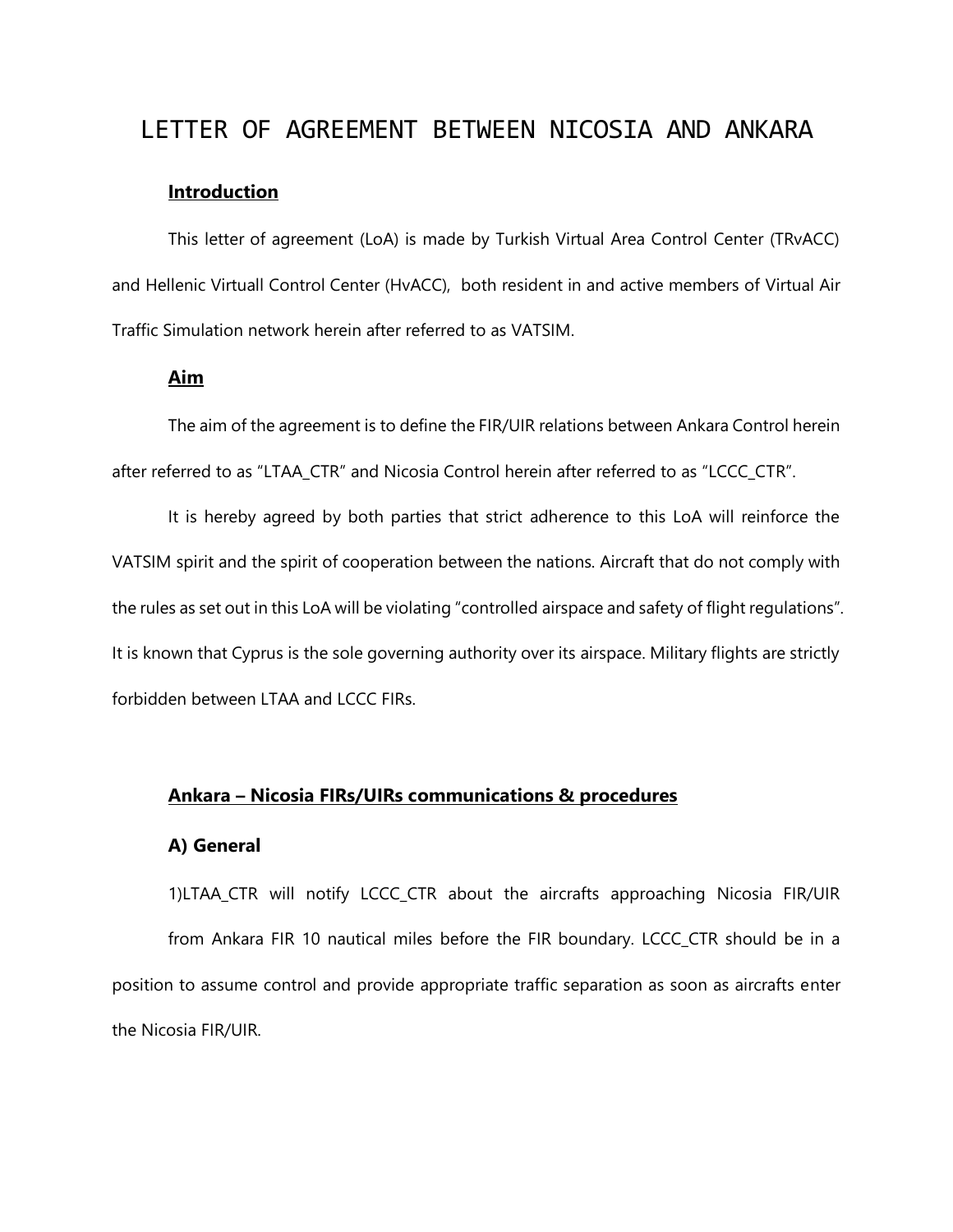2)LCCC\_CTR will notify LTAA\_CTR about the aircrafts approaching Ankara FIR/UIR from Nicosia FIR 10 nautical miles before the FIR boundary. LTAA\_CTR should be in a position to assume control and provide appropriate traffic separation. as soon as aircrafts enter the Ankara FIR/UIR.

#### **B) Southbound Procedures**

1) LTAA\_CTR will instruct up to:

- i) TOMBI Intersection (released at ODD level)
- ii) DOREN Intersection (**ONLY** for inbound/outbound traffic to LCEN)
- iii) VESAR Intersection (released at ODD level)

2) At TOMBI, DOREN and VESAR flights will come under the sole control of LCCC\_CTR. Aircrafts entering the Nicosia FIR via DOREN should be rerouted via VESAR with the coordination of the next controller. DOREN will only be used for traffic inbound/outbound LCEN. That traffic at DOREN will switch to unicom (122.8) as no radar service provided by LCCC\_CTR for LCEN.

# **C) Northbound Procedures**

- 1)LCCC\_CTR will instruct up to:
- i) TOMBI Intersection (released at EVEN level)
- ii) VESAR Intersection (released at EVEN level)

2)At TOMBI and VESAR flights will come under the sole control of LTAA\_CTR. Flight plans with DOREN as exit point out of Nicosia FIR should be amended and the aircrafts should be rerouted via VESAR.

## **D) Unavailability of Control service**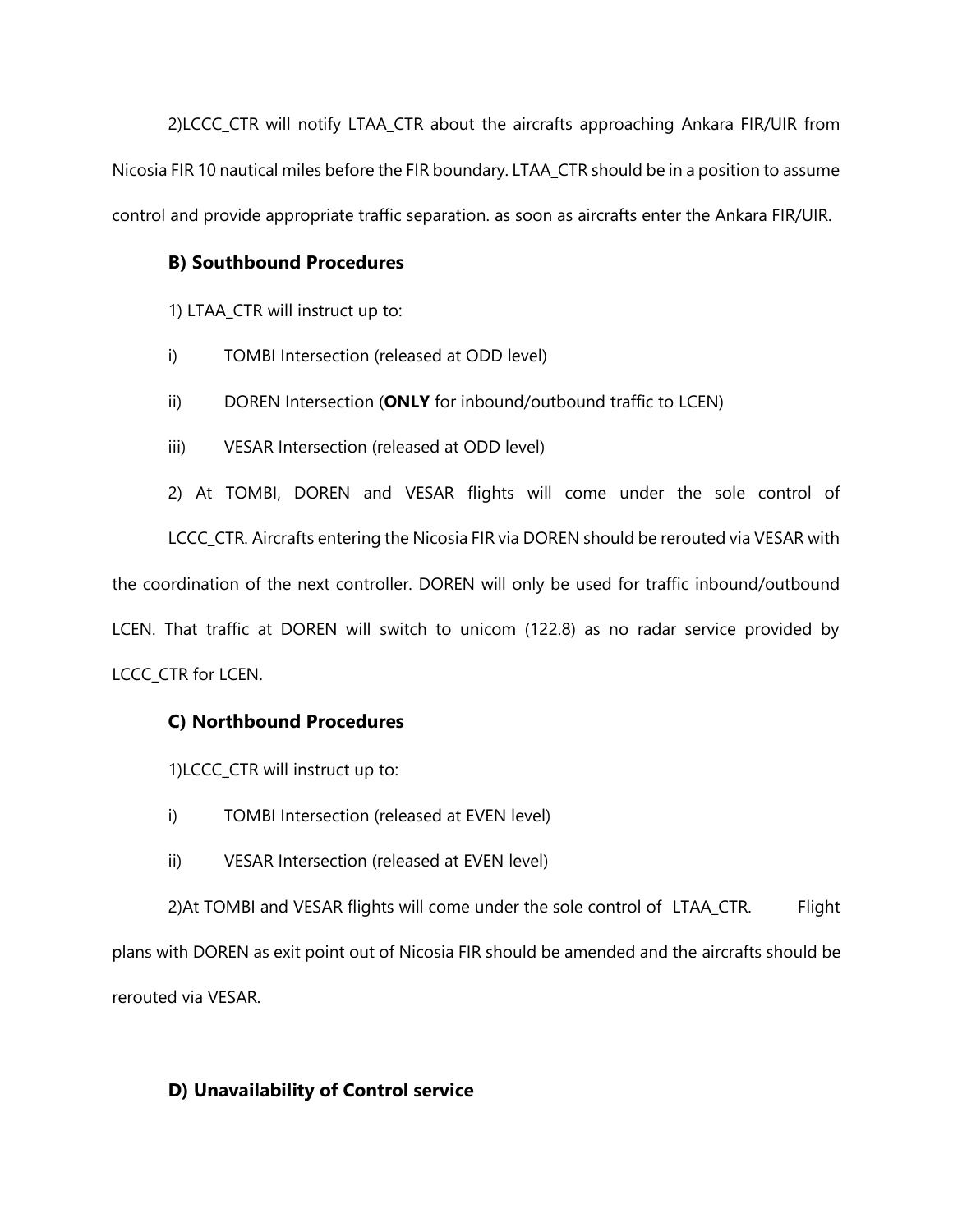LTAA\_CTR or LCCC\_CTR will terminate the radar services at TOMBI, DOREN, VESAR if the ATC service is not available at the adjoining FIR/UIR.

## **E) Type of flights allowed.**

1)Airline flights

2)General Aviation flights

3)Cargo flights

4)Ambulance flights

5)Air taxi flights

## **General Terms**

#### **1) FREQUENCIES AND SECTORS**

A) Nicosia FIR/UIR

LCCC\_CTR (124.200) main frequency

LCCC\_WL\_CTR (128.075) covering the northern western part of the FIR below FL325

(TOMBI)

LCCC\_W\_CTR (125.500) covering the northern western part of the FIR GND-UNL. (TOMBI)

LCCC\_E\_CTR (126.300) covering the northern eastern part of the FIR GND-UNL (VESAR)

B) Ankara FIR/UIR

LTAA\_CTR (129.425) main frequency

LTAA\_S\_CTR (124.075) covering south part of Turkey. (TOMBI, DOREN, VESAR)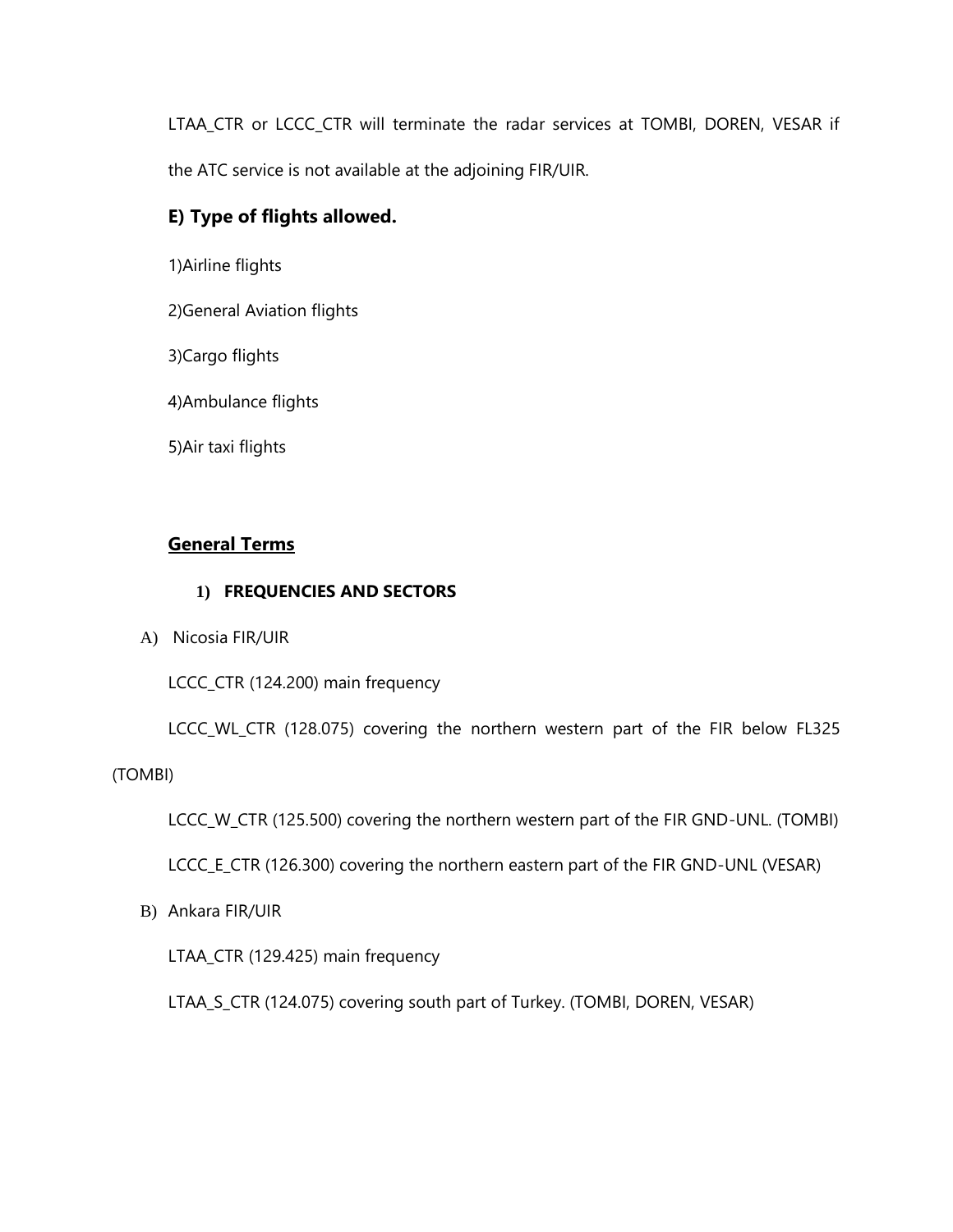## **2) COORDINATION POINTS AND LEVELS**

## • **TOMBI**

Traffic from Ankara to Nicosia should be transferred at an ODD level strictly.

Traffic from Nicosia to Ankara should be transferred at an EVEN flight level strictly.

## DESTINATION AIRPORT: LTAI

Aircraft should be cleared down to **FL240** and released to LTAI\_APP or LTAA\_CTR (if LTAI\_APP not online)

## DEPARTURE AIRPORT: LTAI

Aircraft should be cleared up to **FL230** and released to LCCC\_WL\_CTR or

LCCC\_W\_CTR or LCCC\_CTR (if none of the other stations are online).

## • **VESAR**

Traffic from Ankara to Nicosia should be transferred at an ODD level strictly

Traffic from Nicosia to Ankara should be transferred at an EVEN level strictly.

## DESTINATION AIRPORT: LCLK

Aircraft should be cleared down to **FL290** and released to LCCC\_E\_CTR.

## DEPARTURE AIRPORT: LCLK

Aircraft should be cleared up to **FL320 (initially FL280)** and released to

LTAA\_CTR (or LTAA\_S\_CTR)